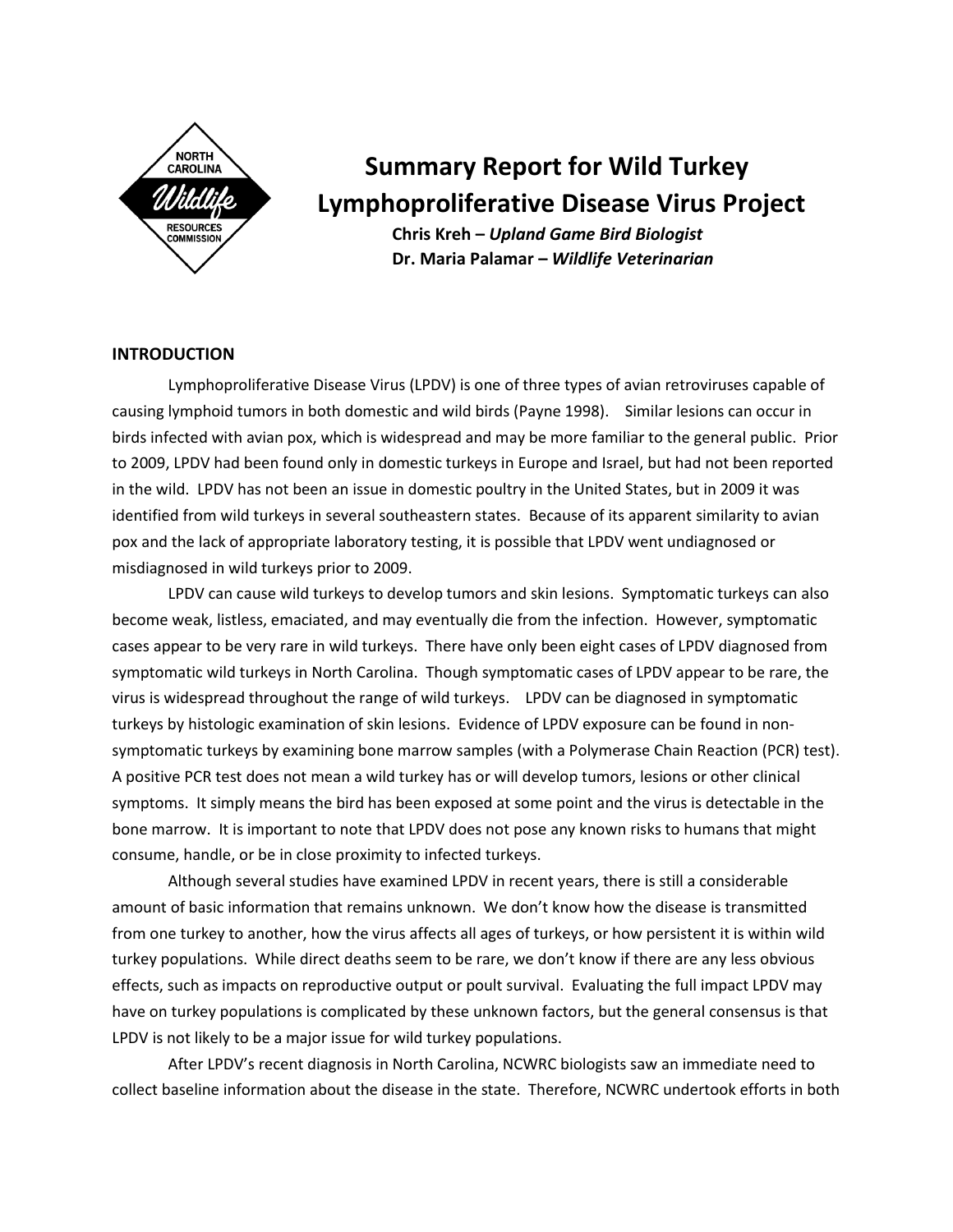2013 and 2015 to collect tissue samples from hunter-killed wild turkeys to test for the virus. The objectives of our study were to determine the prevalence of LPDV in our wild turkey population and better understand its temporal and geographic variation.

#### **METHODS AND RESULTS**

In 2013, NCWRC field staff participated in a large study (Thomas et al. 2015) that examined LPDV in wild turkeys in 17 states throughout the southeastern, midwestern, and northeastern United States. We opportunistically collected samples from hunters during the spring turkey season. Samples were collected throughout the state where our field staff had an opportunity to do so. From some birds we collected liver or spleen tissues, and from others we collected bone marrow samples from the lower leg. In total, we collected 226 samples (76 were bone marrow samples) that were tested for LPDV as part of this larger project. PCR testing of samples collected in 2013 was conducted by the Southeastern Cooperative Wildlife Disease Study housed at the University of Georgia. The preliminary results from this project, though not definitive, suggested that prevalence was high in North Carolina and perhaps some areas of the state had higher prevalence than others. One important discovery of the 2013 project was that bone marrow is the most sensitive for LPDV and provides the best picture of the virus' prevalence. (This became important in planning our efforts in 2015.) Full results from this project were published in 2015 by Thomas et al.

In 2015 NCWRC staff undertook a more focused effort to take a closer look at LPDV in North Carolina. We wanted to collect a larger and more representative number of samples to have a better understanding of LPDV in our state. We planned to collect 500 samples from hunter-killed turkeys during the 2015 hunting season. To ensure that turkeys from all parts of the state were well represented, we considered the turkey harvest levels for each county during the hunting season and set a goal to collect one LPDV sample for every 34 wild turkeys that were harvested per county. This approach would allow us to determine LPDV prevalence rates at regional or district levels.

During the 2015 spring turkey season, our field staff contacted hunters in a variety of ways (phone, e-mail, press release, etc.) and asked them to submit samples from the turkeys they harvested. Hunters were asked to submit a lower leg (spurs could be removed if they wished) and fill out a data sheet that stated county, sex, beard length, kill date, spur length, weight, and hunter's contact information for each sample. Hunters were encouraged to inform NCWRC biologists of their interest in this project and samples were collected from those that were willing to help. We collected 759 samples, greatly exceeding our goal of 500 samples. Total reported turkey harvest in 2015 was 17,828 birds. Thus, our efforts resulted in sampling 1 out of every 24 turkeys harvested. The vast majority of samples were from hunter-killed male turkeys taken during the spring season. We also obtained samples from 5 hunter-killed bearded hens, 4 illegally poached hens, and 20 hens that were killed by vehicles during the study period. Biologists verified the information on each data sheet and stored a small piece of tissue in

2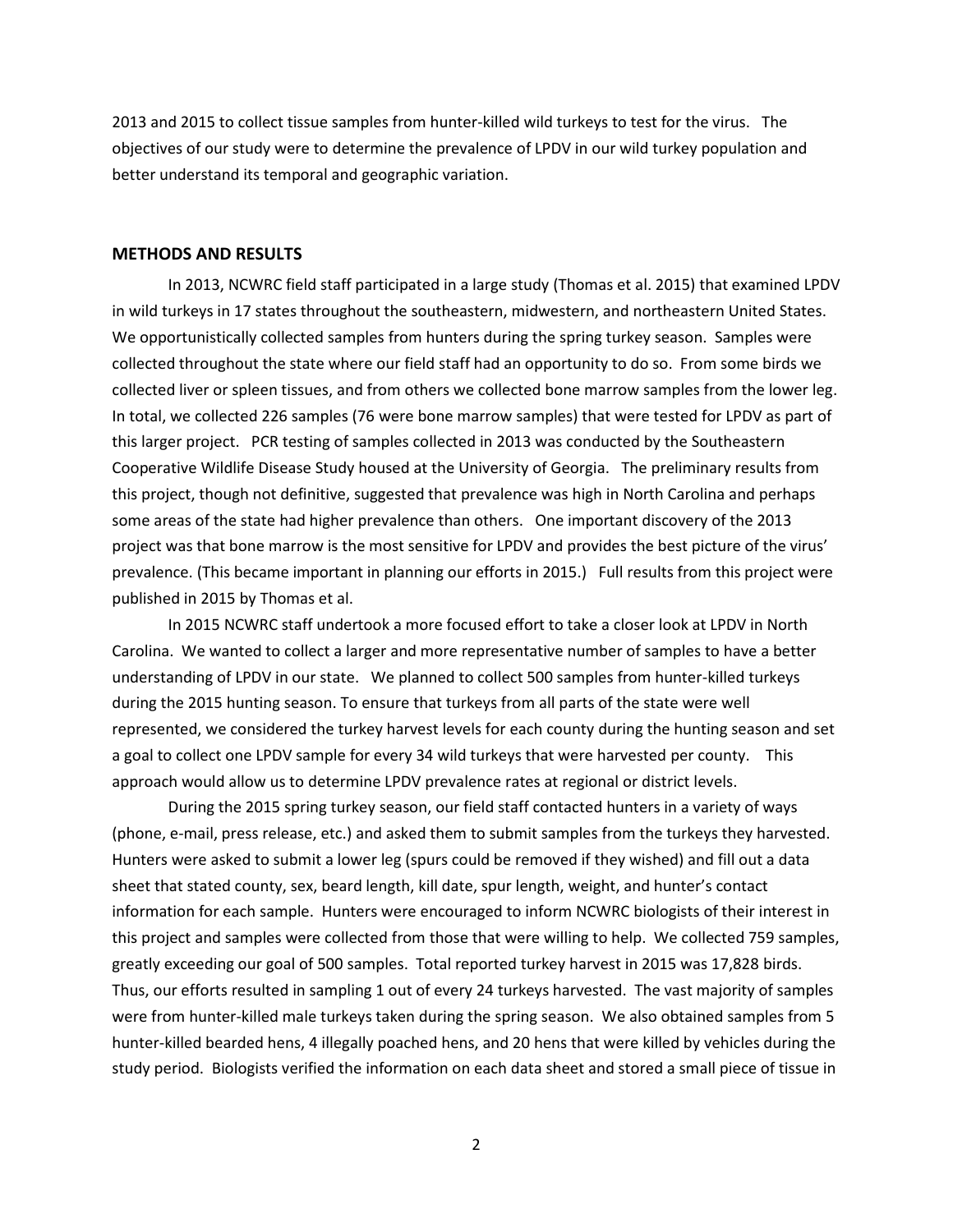95% ethanol for future DNA work. PCR testing for the 2015 samples was conducted by the State University of New York – College of Environmental Science and Forestry.

## **Overall Prevalence**

In total (2013 and 2015 combined) we determined the LPDV status of 829 wild turkeys from across North Carolina through PCR testing of bone marrow (Figure 1). Six additional samples were too desiccated for the lab to determine a reliable test result. Three hundred eighty two turkeys tested positive for LPDV, for an overall prevalence of 46.1 %. This is consistent with Thomas et al. (2015), who reported an overall prevalence of 47% for the southeastern United States.



**Figure 1**. Number of wild turkeys tested (via PCR of bone marrow) for Lymphoproliferative Disease Virus (LPDV) in 2013 and 2015 by county.

## **Prevalence by Sex and Year**

We examined our data to see if LPDV prevalence differed between 2013 and 2015 (Table 1) and also to see if LPDV prevalence differed between male and female wild turkeys (Table 2). A Chi-square analysis determined that the differences we observed in prevalence rate were not statistically significant between years ( $\chi^2$  = 1.47, d.f.=1, p=.225) or sex ( $\chi^2$  = 0.06, d.f.=1, p=.809). LPDV seems to be affecting male and female turkeys equally and at the same level in both 2013 and 2015.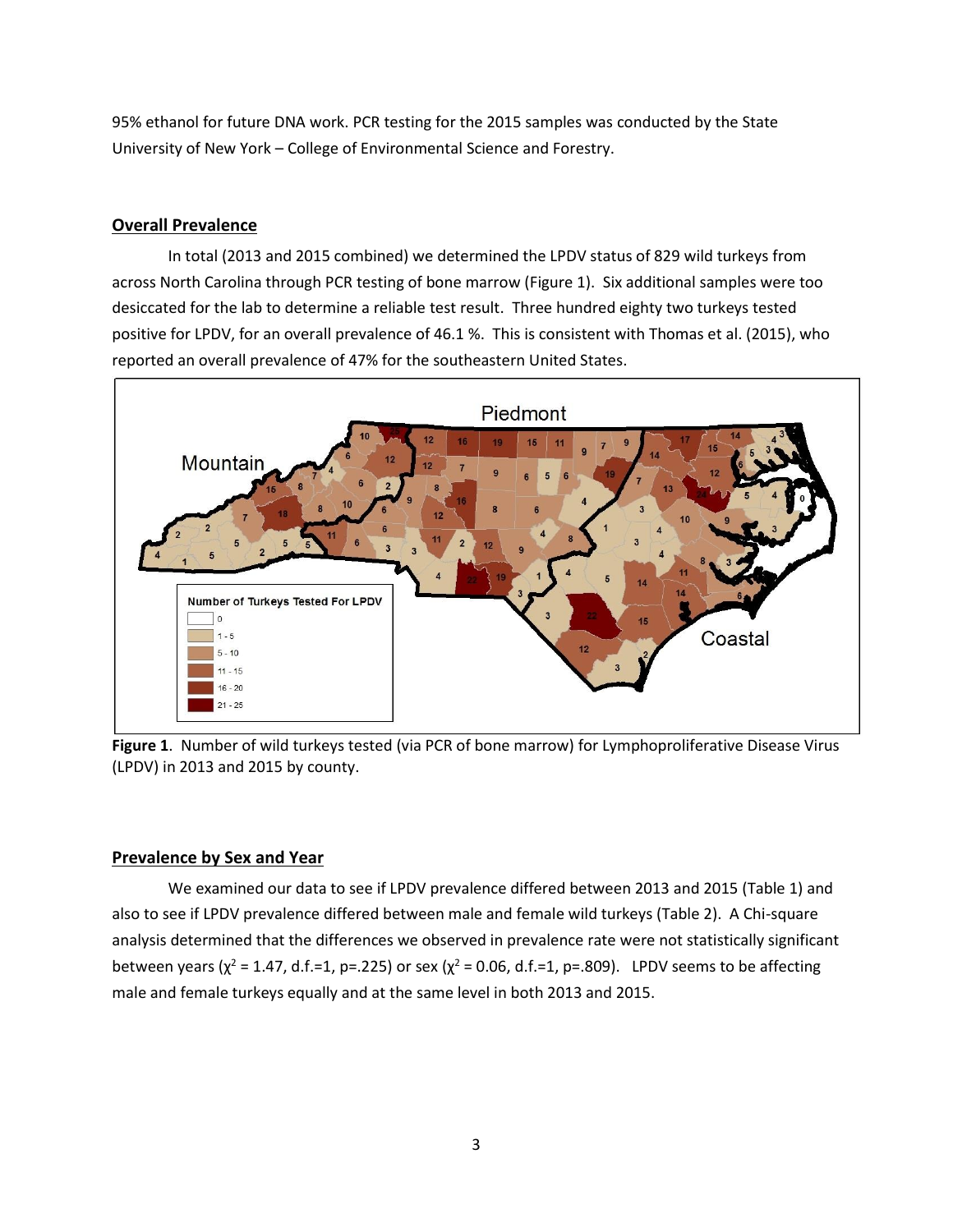| Table 1. Prevalence of Lymphoproliferative Disease Virus (LPDV) of North Carolina wild turkeys |
|------------------------------------------------------------------------------------------------|
| by year. Testing was by Polymerase Chain Reaction (PCR) of bone marrow samples collected in    |
| 2013 and 2015, primarily from hunter-killed turkeys.                                           |

|       | <b>Number</b> | <b>LPDV Prevalence</b>                               |
|-------|---------------|------------------------------------------------------|
| Year  | Tested        | <b>Percentage Positive (95% Confidence Interval)</b> |
| 2013  | 76            | $39.5\%$ (28.4 – 51.4%)                              |
| 2015  | 753           | $46.8\%$ (43.1 – 50.4%)                              |
| Total | 829           | $46.1\%$ (42.7 – 49.5)                               |

**Table 2**. Prevalence of Lymphoproliferative Disease Virus (LPDV) of North Carolina wild turkeys by sex. Testing was by Polymerase Chain Reaction (PCR) of bone marrow samples collected in 2013 and 2015, primarily from hunter-killed turkeys.

| <b>Number</b> |               | <b>LPDV Prevalence</b>                        |  |
|---------------|---------------|-----------------------------------------------|--|
| Sex           | <b>Tested</b> | Percentage Positive (95% Confidence Interval) |  |
| Female        | 29            | $48.3\%$ (29.5 – 67.5%)                       |  |
| Male          | 800           | $46.0\%$ (42.5 – 49.5%)                       |  |
| Total         | 829           | $46.1\%$ (42.7 – 49.5)                        |  |

# **Prevalence by Age**

We were able to determine age for 798 turkeys. We considered male turkeys with beards less than seven inches long to be one year old and classified them as juveniles. Male turkeys with beards seven inches or longer were considered to be two years or older and classified as adults. Our tested samples consisted of 111 juveniles and 687 adults (Table 3). LPDV prevalence was significantly lower in juveniles than in adults ( $\chi^2$  = 13.52, d.f=1, p=.0002). It appears that the likelihood of turkeys being exposed to LPDV depends heavily on how long they have been alive.

**Table 3.** Prevalence of Lymphoproliferative Disease Virus (LPDV) of male North Carolina wild turkeys by age class. LPDV testing was by Polymerase Chain Reaction (PCR) of bone marrow samples collected in 2013 and 2015, primarily from hunter-killed turkeys. Age classes were determined from beard and spur measurements provided by hunters.

| <b>Age Class</b>         | <b>Number tested</b> | <b>LPDV Prevalence</b><br>Percentage Positive (95% Confidence Interval |
|--------------------------|----------------------|------------------------------------------------------------------------|
| Juvenile (1 year old)    | 111                  | $29.7\%$ (21.2 – 38.2%)                                                |
| Adult (2 years or older) | 687                  | $48.5\%$ (44.8 – 52.2%)                                                |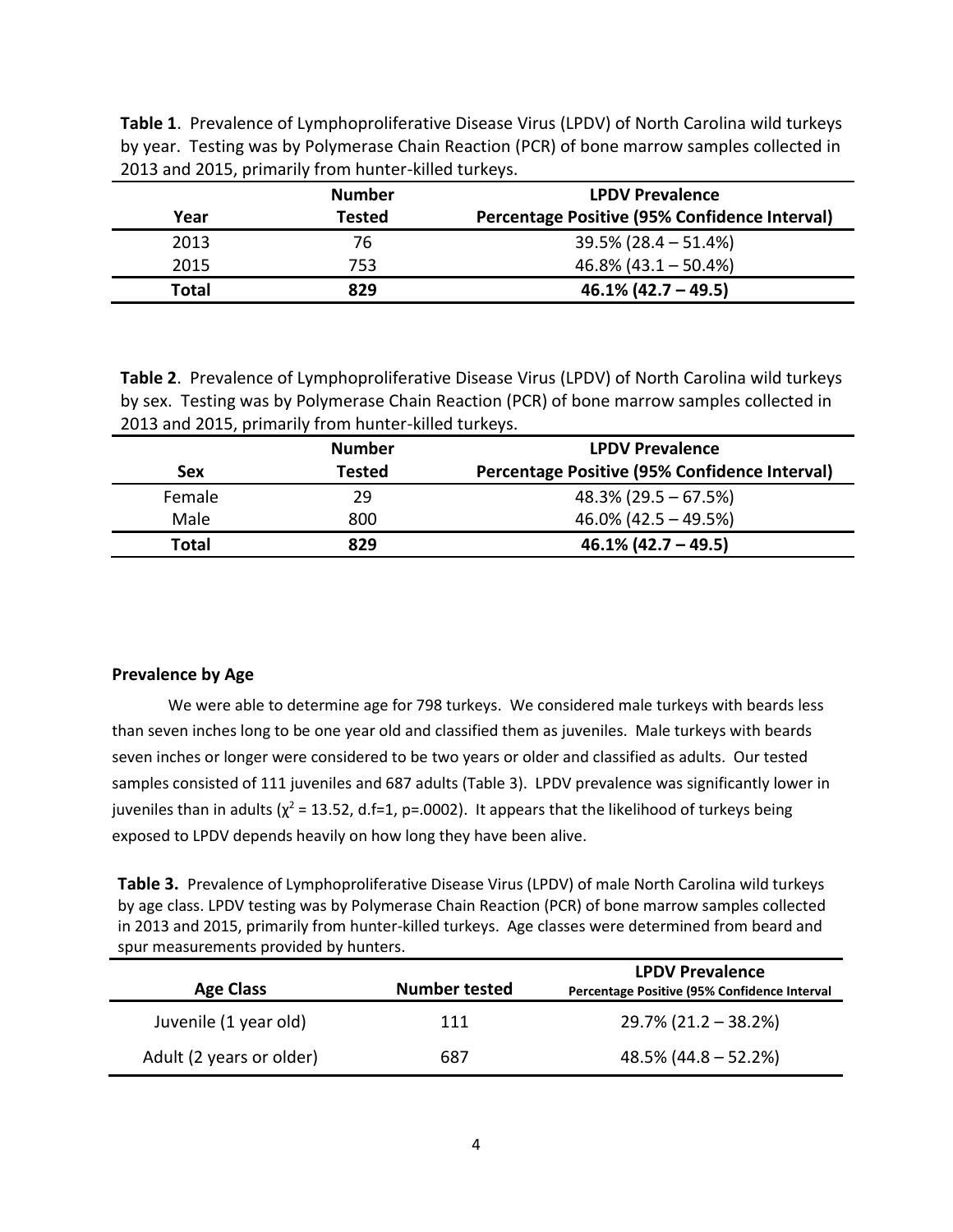## **Prevalence by Weight**

Hunters measured and reported total body weight for 268 of the wild turkeys we tested. We examined the data to see if LPDV is impacting turkey weight, specifically to see if turkeys exposed to LPDV weigh less than those that do not show evidence of previous exposure (Table 4). Since juvenile turkeys weigh less than adults, we analyzed these two age groups separately. We did not include any females in this analysis. We found that on average juvenile males weigh 15.6 pounds, adult males weigh 19.6 pounds, and turkeys previously exposed to LPDV do not weigh less than those that tested negative for LPDV exposure.

**Table 4.** Weight in pounds of North Carolina wild turkeys by age class and Lymphoproliferative Disease Virus (LPDV) status. LPDV testing was by Polymerase Chain Reaction (PCR) of bone marrow samples collected in 2013 and 2015, primarily from hunter-killed turkeys. Weights were measured and reported by hunters.

| <b>Age Class</b> | <b>LPDV Status</b> | <b>Number</b><br>weighed<br>and tested | <b>Average Weight Lbs.</b><br>(95% Confidence<br>Interval) | <b>Standard Error Lbs.</b> |
|------------------|--------------------|----------------------------------------|------------------------------------------------------------|----------------------------|
| Juvenile         | Negative           | 22                                     | $15.2(14.6 - 15.7)$                                        | 0.29                       |
|                  | Positive           | 5                                      | $16.8(15.5 - 17.8)$                                        | 0.49                       |
| $(1$ year old)   | Combined           | 27                                     | $15.6(15.1 - 16.1)$                                        | 0.28                       |
| Adult (2 years   | <b>Negative</b>    | 125                                    | $19.6(19.2 - 20.0)$                                        | 0.20                       |
| or older)        | Positive           | 116                                    | $19.6(19.2 - 20.0)$                                        | 0.19                       |
|                  | Combined           | 241                                    | $19.6(19.3 - 19.9)$                                        | 0.14                       |

## **Prevalence by Region**

We examined the data for regional differences in LPDV prevalence. A Chi-Square statistical analysis revealed that in adult wild turkeys LPDV prevalence was significantly higher in the mountain region than in either the piedmont or coastal regions ( $\chi^2$ =6.97, d.f.=2, p=.031) (Table 5 and Figure 2). In juvenile turkeys, LPDV prevalence differed across regions as well  $(\chi^2=7.63, d.f.=2, p=.022)$  (Table 6), with the mountain region having the highest observed prevalence rates. The observed differences in juvenile LPDV prevalence between the Piedmont and Coastal regions ( $\chi^2$ =2.44, d.f.=1, p=.118), and also between Coastal and Mountain Regions ( $\chi^2$ =1.17, d.f.=1, p=.279), were not statistically significant.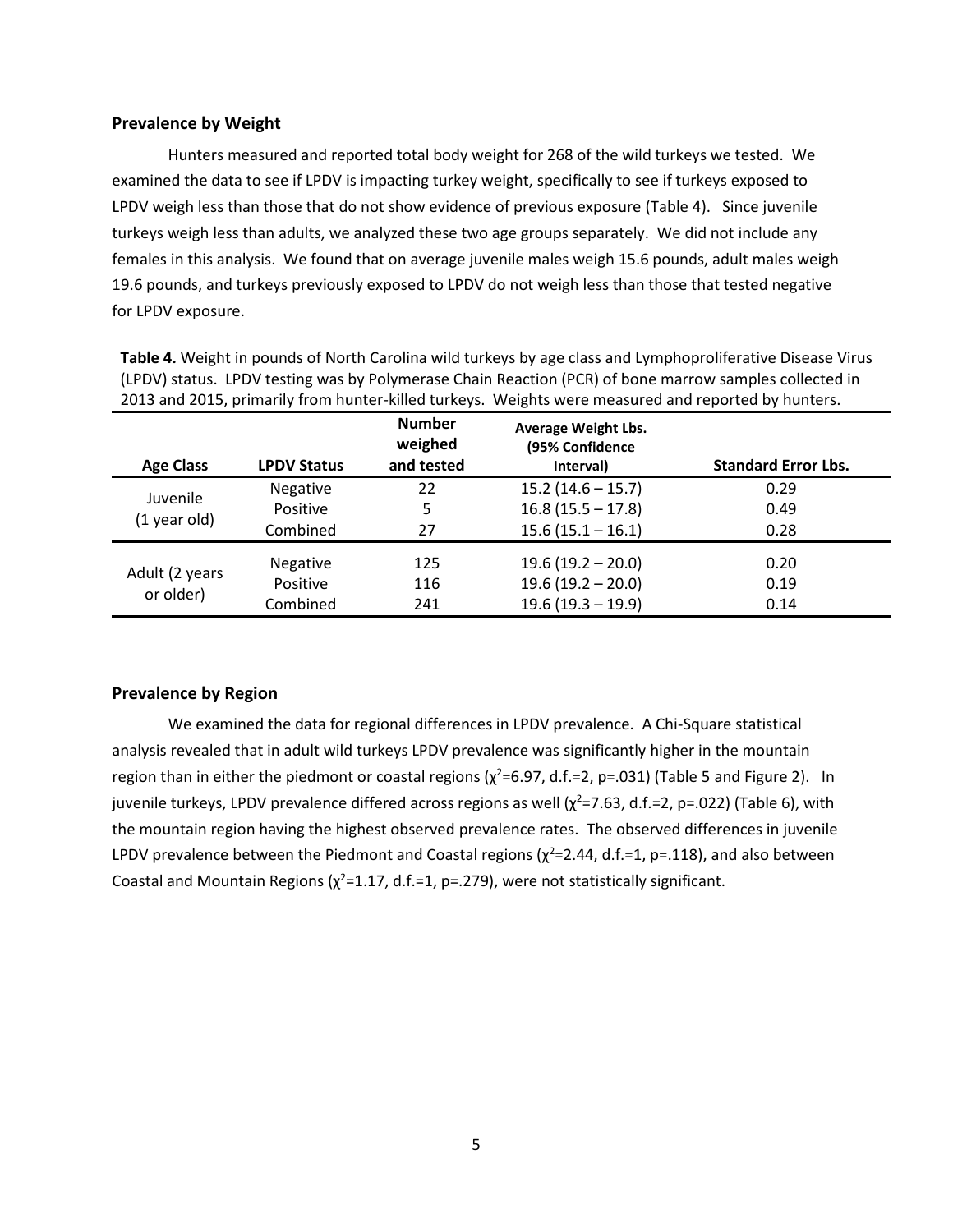**Table 5.** Prevalence of Lymphoproliferative Disease Virus (LPDV) of **adult (2 years or older)** North Carolina wild turkeys by region. LPDV testing was by Polymerase Chain Reaction (PCR) of bone marrow samples collected in 2013 and 2015, primarily from hunter-killed turkeys. Age class was determined from beard and spur measurements provided by hunters.

| Region   | <b>Number</b><br>Tested | <b>LPDV Prevalence</b><br><b>Percentage Positive</b><br>(95% Confidence Interval) | Observed differences in prevalence<br>not statistically significant between<br>regions with the same letter |
|----------|-------------------------|-----------------------------------------------------------------------------------|-------------------------------------------------------------------------------------------------------------|
| Coastal  | 263                     | $45.6\%$ (39.5 – 51.9%)                                                           | A                                                                                                           |
| Piedmont | 295                     | $46.4\%$ (40.6 – 52.3%)                                                           | A                                                                                                           |
| Mountain | 129                     | $58.9\%$ (50.0 – 67.5%)                                                           | B                                                                                                           |
| Total    | 687                     | $48.5\%$ (44.7 – 52.3%)                                                           |                                                                                                             |



**Figure 2**. Lymphoproliferative Disease Virus (LPDV) prevalence in adult (2 years or older) wild turkeys. Testing was by Polymerase Chain Reaction (PCR) of bone marrow samples collected in 2013 and 2015.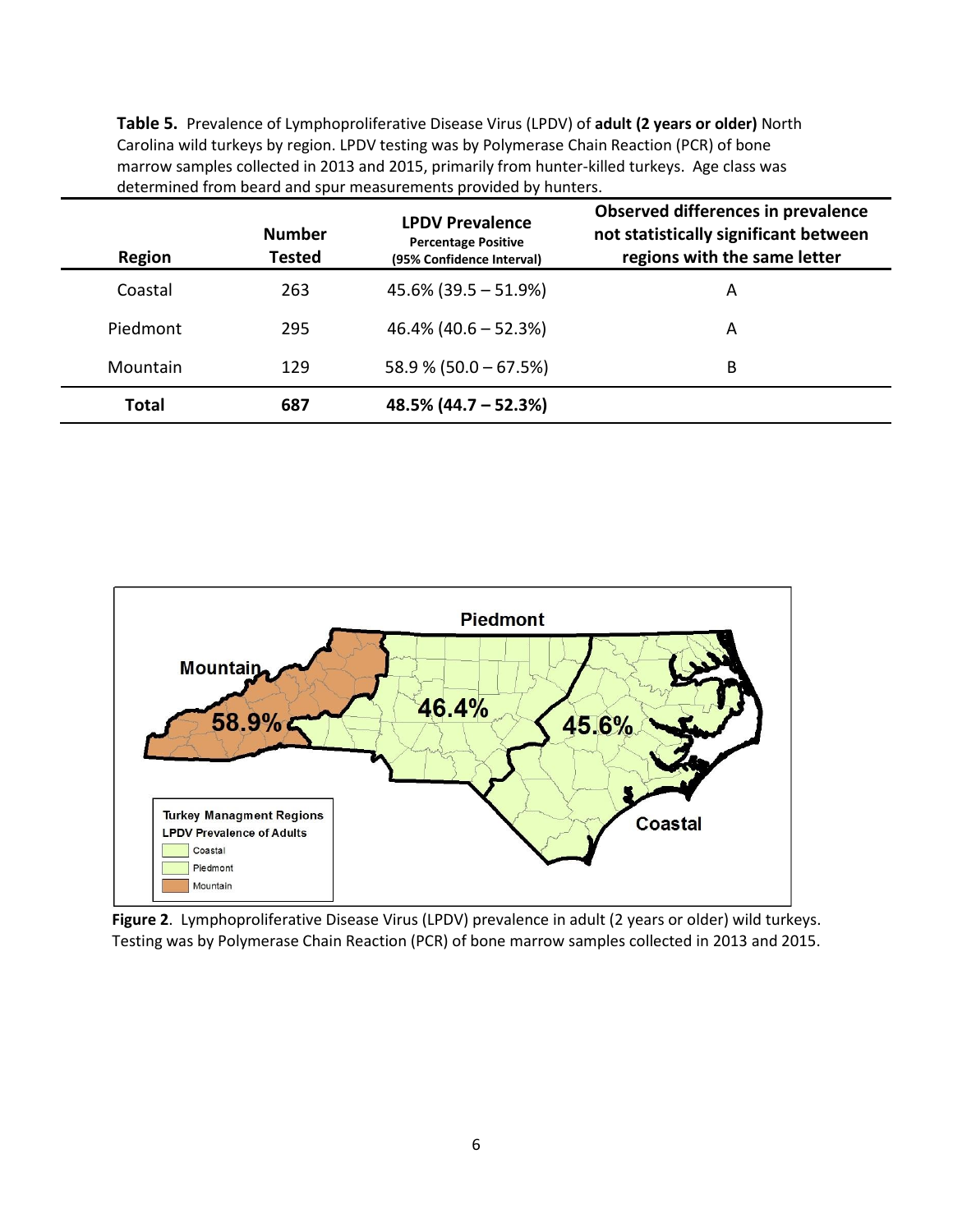**Table 6.** Prevalence of Lymphoproliferative Disease Virus (LPDV) of **juvenile (1 year old)** North Carolina wild turkeys by region. LPDV testing was by Polymerase Chain Reaction (PCR) of bone marrow samples collected in 2013 and 2015, primarily from hunter-killed turkeys. Age class was determined from beard and spur measurements provided by hunters.

| Region   | <b>Number</b><br><b>Tested</b> | <b>LPDV Prevalence</b><br><b>Percentage Positive</b><br>(95% Confidence Interval) | Observed differences in prevalence<br>not statistically significant between<br>regions with the same letter |
|----------|--------------------------------|-----------------------------------------------------------------------------------|-------------------------------------------------------------------------------------------------------------|
| Piedmont | 47                             | $17.0\%$ (7.7 – 30.8%)                                                            | A                                                                                                           |
| Coastal  | 31                             | $32.3\%$ (16.7 – 51.4%)                                                           | AB                                                                                                          |
| Mountain | 33                             | $45.5\%$ (28.1 – 63.7%)                                                           | В                                                                                                           |
| Total    |                                | $29.7\%$ (21.4 – 39.1%)                                                           |                                                                                                             |

#### **LPDV Correlation with Turkey Harvest**

We examined our data to determine if overall LPDV prevalence is correlated with spring turkey harvest levels. Evidence of correlation would provide insight and focus future research efforts. Data for harvest and LPDV prevalence were summarized at the district level for this analysis. For turkey harvest data, we used the 3-year average (2013 - 2015) of the number of turkeys reported per square mile. Our linear regression analysis revealed that there was no relationship between overall LPDV prevalence and hunter harvest (p=.91,  $r^2$ =.0016). This analysis supports the idea that the virus is not impacting hunter harvest of turkeys.

## **LPDV Correlation with Productivity**

We also examined our data to determine if overall LPDV prevalence is correlated with reproductive output as observed in our yearly summer wild turkey observation survey. The summer wild turkey observation surveys enlists volunteers in all counties of North Carolina to report their sightings of hens, poults, and gobblers during July and August. The survey provides a useful estimate of how successful turkeys are producing and raising poults throughout the state. For this analysis we used a 3-year average (2013-2015) of the number of poults observed per hen in the summer observation survey. Data for productivity and LPDV prevalence were summarized at the district level. Our linear regression analysis revealed that there was no relationship between overall LPDV prevalence and the number of poults observed per hen ( $p=.87$ ,  $r^2=.0033$ ). This analysis supports the idea that LPDV is not impacting turkey reproduction.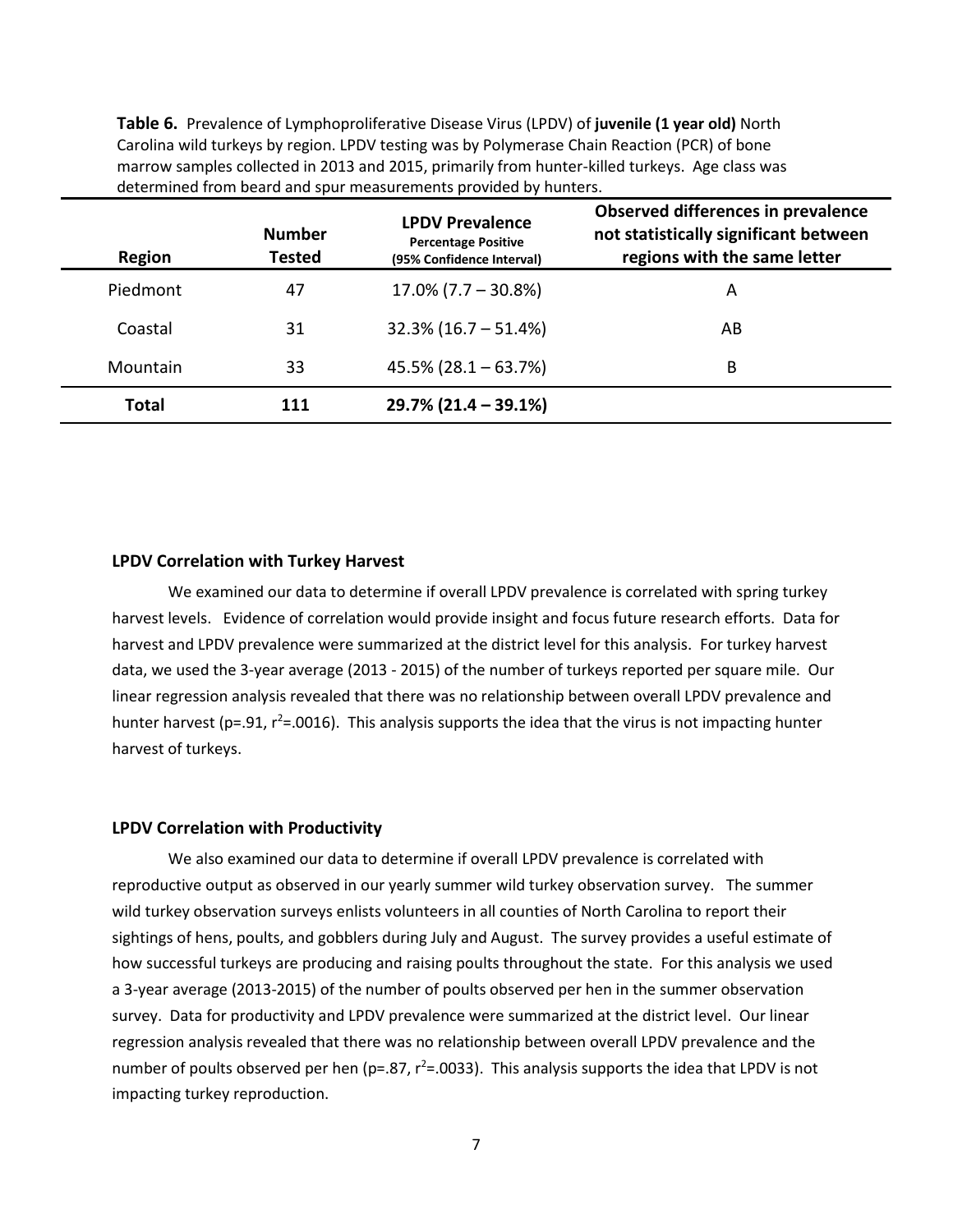#### **DISCUSSION**

Our efforts, combined with the assistance of cooperating turkey hunters, have provided a great deal of insight into LPDV and wild turkeys in North Carolina. While there is still a lot we don't know about LPDV, our results support the idea that LPDV is likely not a major issue at the population level for wild turkeys. Its effect may be limited to the occasional symptomatic individual. This is good news for turkey populations, hunters, and wild turkey management.

Our work shows that LPDV is fairly prevalent through all parts of North Carolina, with somewhat higher prevalence in the mountain region. We can only speculate as to why this is the case, but it is interesting to compare our results with those reported by Thomas et al. (2015). They reported an overall LPDV prevalence rate of 47% for the southeastern United States, with higher prevalence in the northeastern United States and lower prevalence in the midwestern United States. Our overall prevalence rate of 46.1% is very similar to that, with higher prevalence in the mountain region where perhaps climate, habitat conditions, and landscape composition are more similar to the northeastern United States. If LPDV prevalence is driven by habitat and or climatic conditions then our data would support that conclusion.

The difference in LPDV prevalence between adults and juveniles is substantial and well documented in our efforts. Thomas et al. (2015) also reported a similar difference in prevalence between juvenile and adults. It may be that a turkey's likelihood of encountering LPDV is simply a function of their age. This may very well be the best news possible as it seems support the idea that exposure to LPDV is relatively common, but results in relatively few direct (i.e. symptomatic cases) deaths of wild turkeys. However, the evidence here is not conclusive. We recognize that LPDV could be having substantial effects to poults or in impacting reproduction or survival, but this is good news nonetheless.

It is worth noting that the "adult" age category includes multiple ages of individuals. As many turkey hunters know, spur length can provide an indication of a more specific age class of adult birds (i.e., 2 year old birds and those that are 3 years or older) (Steffen et al. 1990). We did examine our data in regard to age, spur length, and LPDV, but given the error rate of aging birds in this fashion (30% or greater) did not feel comfortable reporting results beyond the juvenile and adult categories. However, as a general statement from exploring the data, considering age with respect to spur length did not appear to provide additional insight beyond what we learned from examining the basic "juvenile" and "adult" categories. We make note of that here because knowledgeable turkey hunters may well wonder why we did not report results in that fashion.

Our efforts reveal that LPDV does not appear to have a negative effect on weight (which might indicate an impact on overall health) nor did we find any evidence that might suggest LPDV is impacting hunter harvest or reproduction. It is important to note that our projects were not designed to answer these specific questions so our conclusions on these topics (weight and correlations) should be viewed with caution, and further research may be needed to answer these questions in detail.

8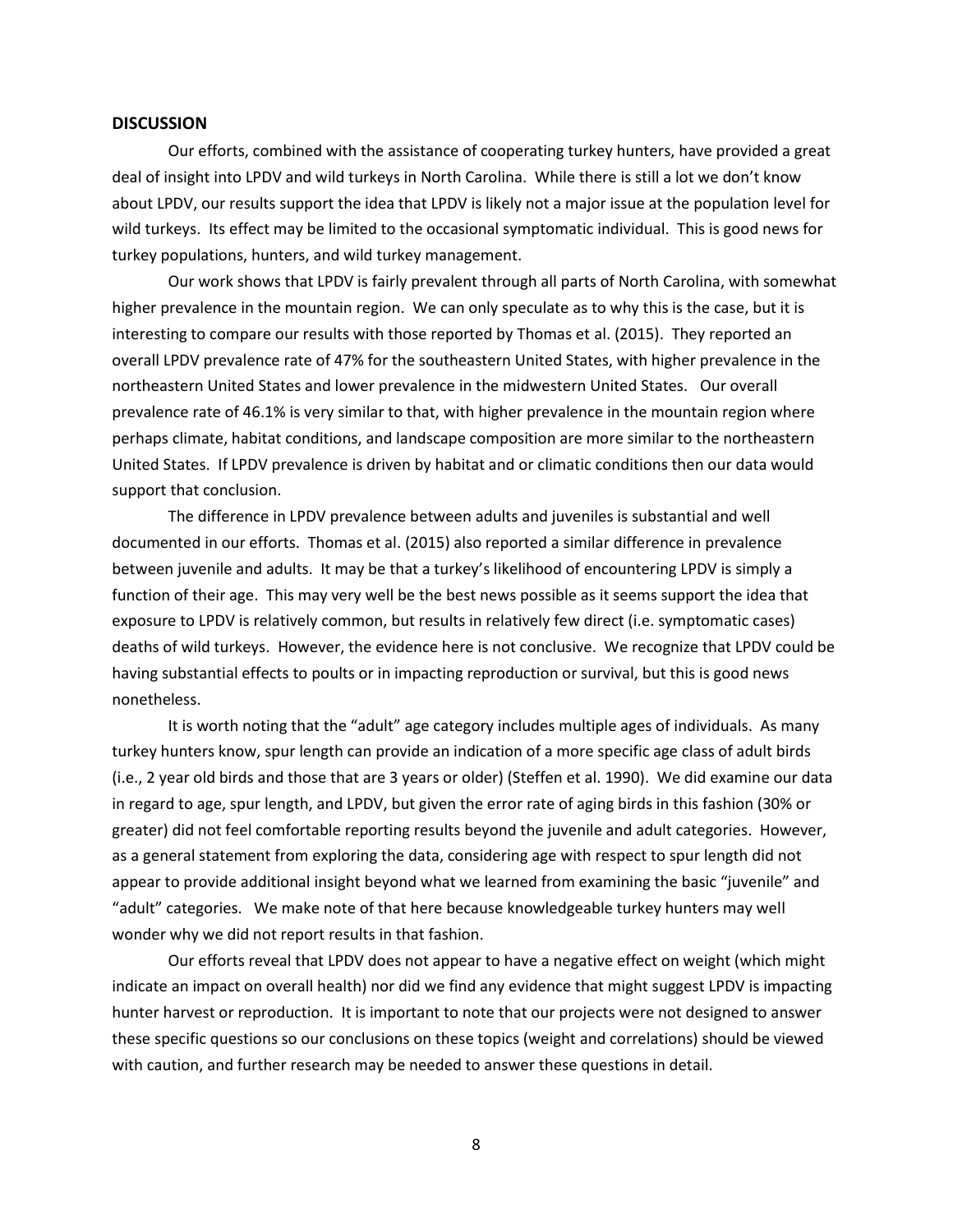Our work did not show differences in prevalence rates between 2013 and 2015 or between males and females, suggesting that LPDV prevalence may show very little variation across sexes or between years. Our estimates came primarily from large sampling effort in 2015, while Thomas et al's (2015) came from large sampling effort in 2013. The consistency of our estimates with theirs further supports the notion of little LPDV annual variation. However, it is important to note that we had relatively few samples from 2013 (76 samples) and from females (29 samples). It is possible that LPDV may vary between years or sexes and our data set was simply not large enough to verify that.

#### **Literature Cited**

Payne, L.N. 1998. Retrovirus-Induced Disease in Poultry. Poultry Science 77:1204-1212.

- Steffen, D. E., C. E. Couvillion, and G. A. Hurst. 1990. Age determination of eastern wild turkey gobblers. Wildlife Society Bulleting. 18:2.
- Thomas, J.M., A.B. Allison, E.C. Holmes, J.E. Phillips, E.M Bunting, and M.J. Yabsley. 2015. Molecular surveillance for lymphoproliferative disease virus in wild turkeys (Meleagris gallopavo) from the Eastern United States. PLoS One. 10:4.

\_\_\_\_\_\_\_\_\_\_\_\_\_\_\_\_\_\_\_\_\_\_\_